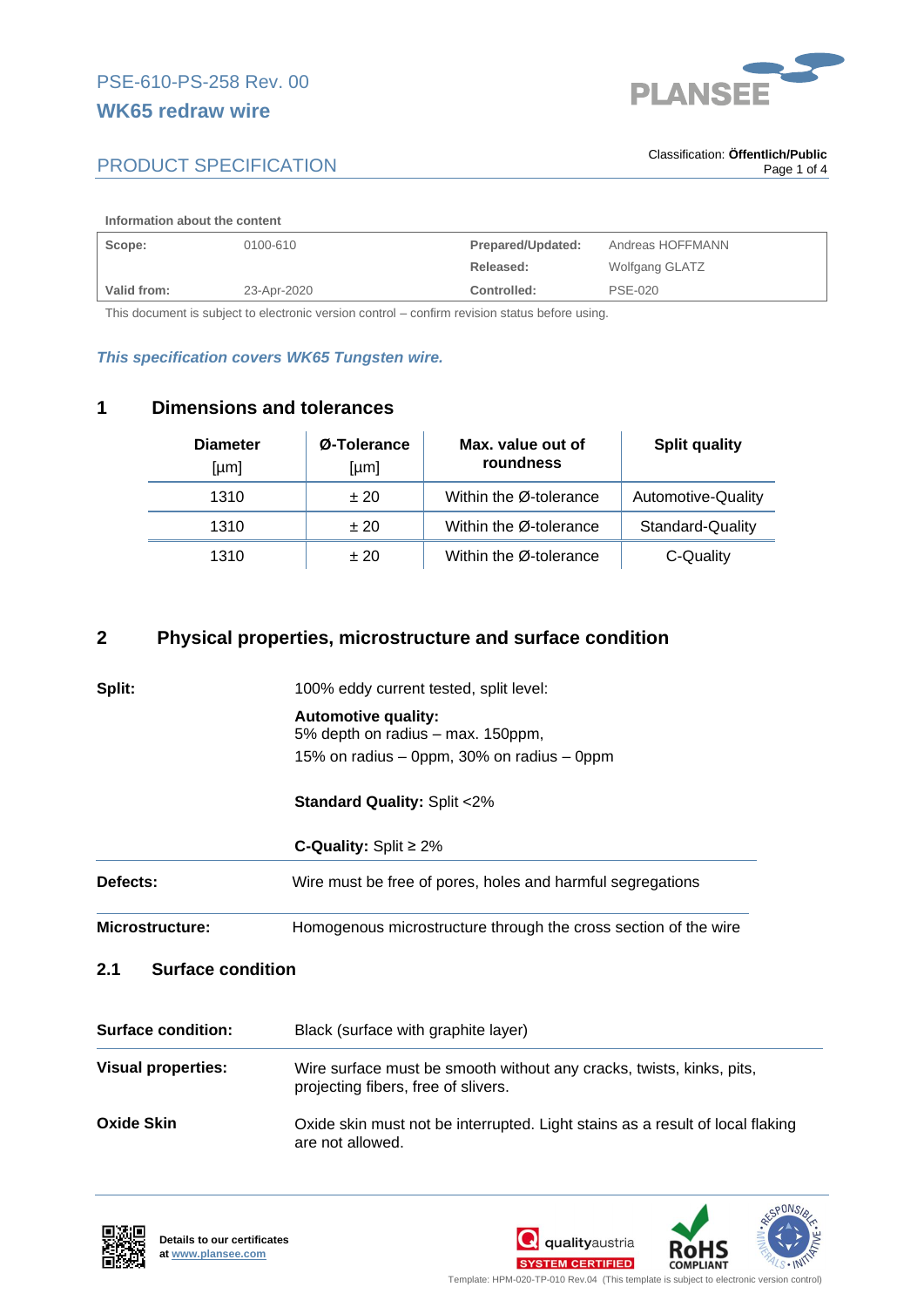

. Classification: **Öffentlich/Public** Page 2 of 4

# **3 Chemical composition**

|                                                       | <b>Plansee</b><br><b>Min. content</b><br>[%] |                         | <b>EU-Directive</b>               |
|-------------------------------------------------------|----------------------------------------------|-------------------------|-----------------------------------|
| Main and minor<br>components                          |                                              |                         | RoHS <sup>a)</sup>                |
|                                                       | <b>Typical</b>                               | <b>Guaranteed</b>       |                                   |
| W                                                     |                                              | 99.95 % b)              | $\overline{\phantom{a}}$          |
| AI                                                    | 11 µg/g                                      | $< 20 \mu g/g$          |                                   |
| Κ                                                     | 60 - 70 µg/g                                 | $>60$ µg/g              |                                   |
| Si                                                    | $2 \mu g/g$                                  | $< 10 \mu g/g$          |                                   |
| <b>Impurities</b>                                     | Max. values [µg/g]<br><b>Guaranteed</b>      |                         | <b>Max. values</b><br>$[\mu g/g]$ |
| Fe                                                    | 15                                           |                         | ä,                                |
| Mo                                                    | 30                                           |                         | ä,                                |
| Co                                                    | 10                                           |                         | ä,                                |
| Sn                                                    | 5                                            |                         | ä,                                |
| Ni                                                    | 5                                            |                         | ×,                                |
| Ca                                                    |                                              | $\overline{\mathbf{2}}$ | ä,                                |
| Mg                                                    | $\overline{\mathbf{2}}$                      |                         | ä,                                |
| Mn                                                    | $\overline{\mathbf{2}}$                      |                         | ÷,                                |
| Bi                                                    | $\mathbf{2}$                                 |                         | L,                                |
| $\mathsf C$                                           | 10                                           |                         | i.                                |
| $O^{\ast\ast}$                                        | 30                                           |                         | ä,                                |
| Cr                                                    | 5                                            |                         | L,                                |
| $Na^{\star}$                                          | 5                                            |                         | $\overline{\phantom{a}}$          |
| P                                                     | $\mathbf{1}$                                 |                         | i,                                |
| Cu                                                    | 5                                            |                         | L,                                |
| Cd                                                    |                                              | $\overline{\mathbf{2}}$ | 100                               |
| $Hg$ c)                                               | $\mathbf{1}$                                 |                         | 1000                              |
| Pb                                                    |                                              | $\mathbf{2}$            | 1000                              |
| Cr (VI)                                               |                                              |                         | 1000                              |
| Organic impurities<br>(e.g. PBB, PBDE,<br>PFOS, PFOA) |                                              | _ **)                   | 1000                              |

**a)** EU-directives 2015/863/EU, 2011/65/EU and 2000/53/EC.

**b)** Metallic purity without W

**c)** Initial value

**\*\* )** The presence of Cr (VI) and organic impurities can definitely be excluded because of the production process (multiple heat treatments at temperatures above 1000 °C in H2-atmosphere.

 The chemical composition is checked by means of random sampling. The sampling inspection plan, analysis and evaluation methods are determined in the internal instruction PSE-020-WI-003. The application of the measured values for the chemical analysis is defined in PSE-680-WI-001.

*Remarks:* The specified physical and chemical characteristics are disclosed not regarding measurement accuracy.







Template: HPM-020-TP-010 Rev.04 (This template is subject to electronic version control) .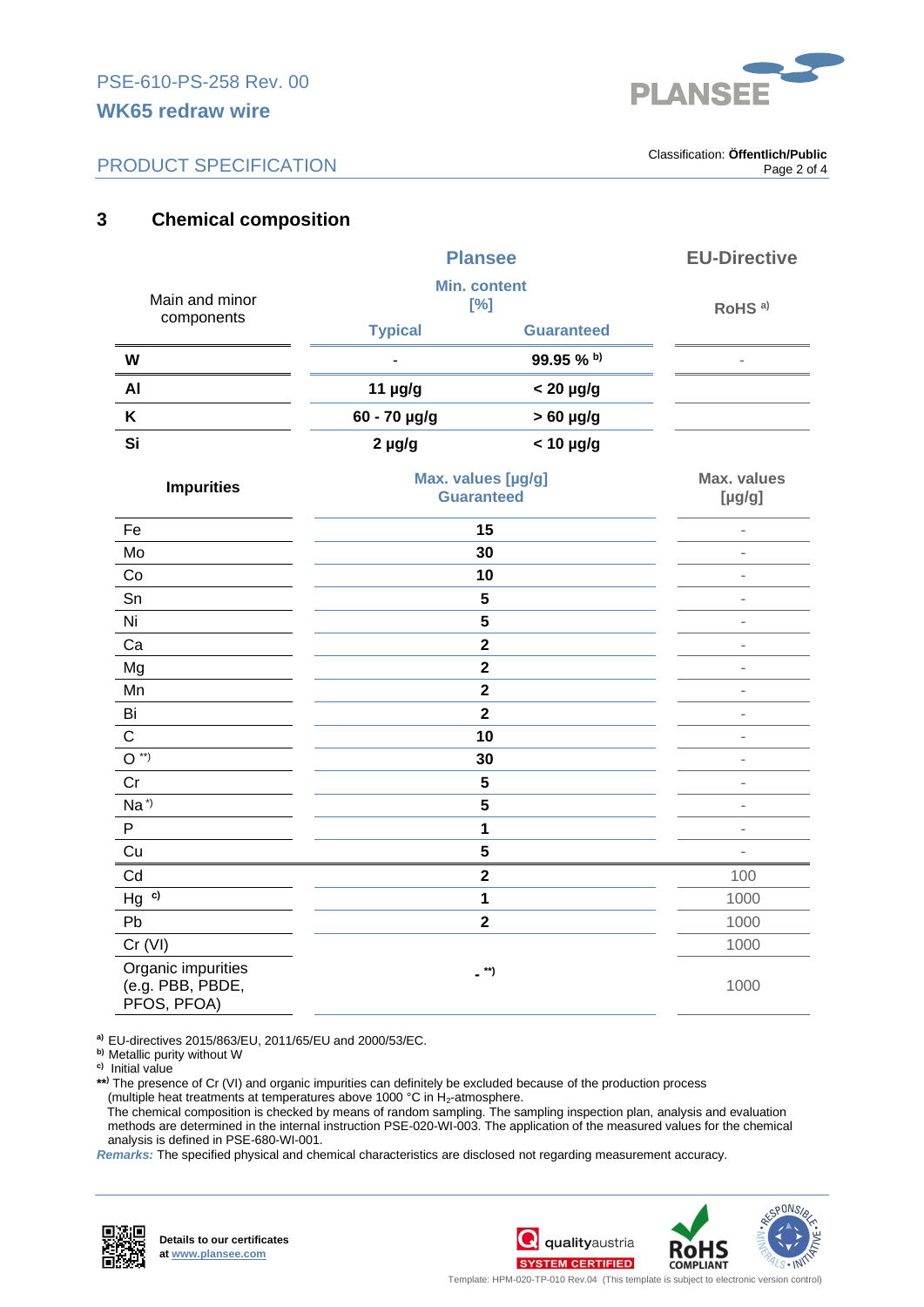

. Classification: **Öffentlich/Public** Page 3 of 4

# **4 Packaging, labelling, storage and certification**

## **4.1 Packaging, labelling and storage**

### *Standard individual packing:*

Dimension of standard reels

| Spool / reel:                    | Self-coiled with $580 + 10$ mm inner diameter, with both<br>the ends clearly distinguished. |
|----------------------------------|---------------------------------------------------------------------------------------------|
| Packing:                         | Each coil must be separated with a cardboard in<br>between.                                 |
| Uninterrupted individual weight: | Each coil with a minimum weight of 3kg                                                      |
| ----                             |                                                                                             |

**Wire of different powder lots must not be welded to form a new serial**

### *Each package will be provided with a label with the following information:*

| Producer's name:             | Plansee                          |
|------------------------------|----------------------------------|
| <b>Plansee order number:</b> |                                  |
| Lot number:                  |                                  |
| <b>Material number:</b>      |                                  |
| <b>Material:</b>             | <b>WK65</b>                      |
| <b>Dimension:</b>            | Wire; diameter 1,31 mm           |
| Surface:                     |                                  |
| <b>Quantity:</b>             | Total quantity in <b>m</b> or kg |
| Date:                        |                                  |

The material must be kept in a dry place and protected from mechanical damage. It is best to keep the material in the original packing until used.

### *Special packing:* (extra costs will be invoiced)

Special packing should be used if the material is stored under unusual conditions (aggressive atmosphere (sea air, …))